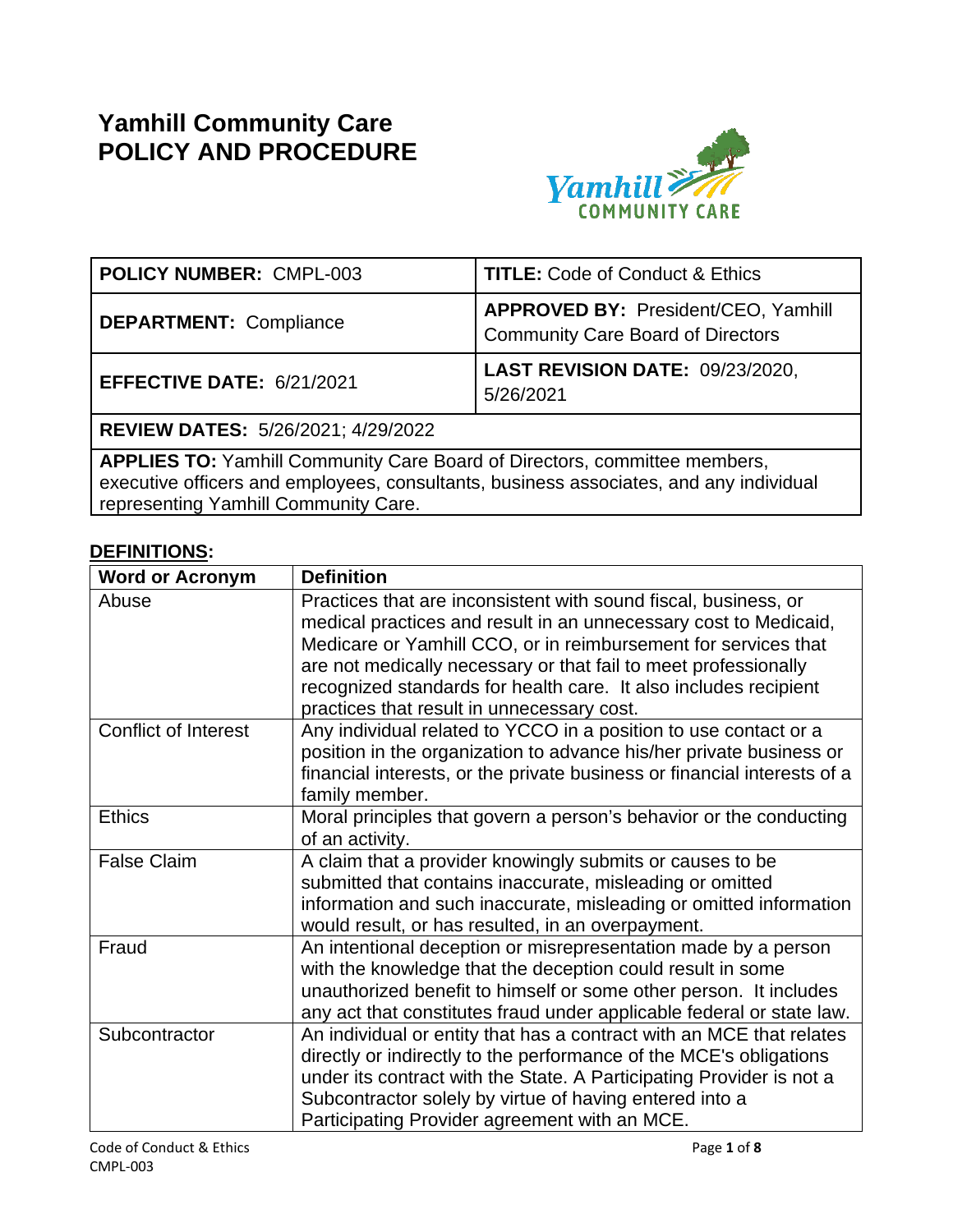| Waste         | Health care spending that can be eliminated without reducing the<br>quality of care. This includes inefficient use or management of<br>resources, unnecessary expenses, or procedures that cannot<br>reasonably be expected to yield better patient outcomes. |
|---------------|---------------------------------------------------------------------------------------------------------------------------------------------------------------------------------------------------------------------------------------------------------------|
| Whistleblower | A person who exposes secretive information or activity that is<br>deemed illegal, unethical, or not correct within a private or public<br>organization.                                                                                                       |

#### **POLICY:**

The Yamhill Community Care (YCCO) Code of Conduct & Ethics (Code) articulates the organization's culture of compliance and ethical behavior. YCCO expects and requires that all members of the YCCO workforce abide by the highest standards of integrity, including employees, volunteers, consultants, interns, non-employee committee members, Board members, subcontractors, vendors, and business partners. It is everyone's responsibility to be compliant, regardless of job level.

While this Code does not cover every situation that may occur in the course of daily business, it provides general guidance and direct the reader to seek additional information when needed. More specific guidance can be found in the YCCO Annual Fraud, Waste, and Abuse (FWA) and Compliance Plan and Handbook as well as in YCCO policies and procedures.

As is indicated in the Mission Statement, Vision Statement, Ten Guiding Principles, and throughout this Code, it is YCCO's express intention to consistently do the right thing for members, coworkers, the organization, business partners, and government agencies while maintaining a position of compliance with all related federal, State and local rules, regulations, contract language, and guidelines. YCCO expects employees to conduct themselves in a professional and ethical manner.

While there is no single standard that governs all situations, YCCO believes that the use of available resources, good judgement, and common sense, combined with personal integrity and honesty is our organization's best guide to assuring that business activities are conducted with the highest ethical standards.

YCCO seeks to promote full compliance with the terms and conditions outlined in Exhibit B Part 9 of the OHA Contract, as well as all State and federal laws, rules and regulations, and policies applicable to it, foster and assure ethical conduct, and provide guidance to each workforce member and subcontracted entity of YCCO for his/her conduct.

#### **Yamhill Community Care Organization's Mission Statement**

"Working together to improve the quality of life and health of Yamhill Community Care Organization members by coordinating effective care."

#### **Yamhill Community Care Organization's Vision Statement**

"A unified healthy community that celebrates physical, mental, emotional, spiritual, and social well-being."

# **Yamhill Community Care Organization's 10 Guiding Principles:**

1. Health Education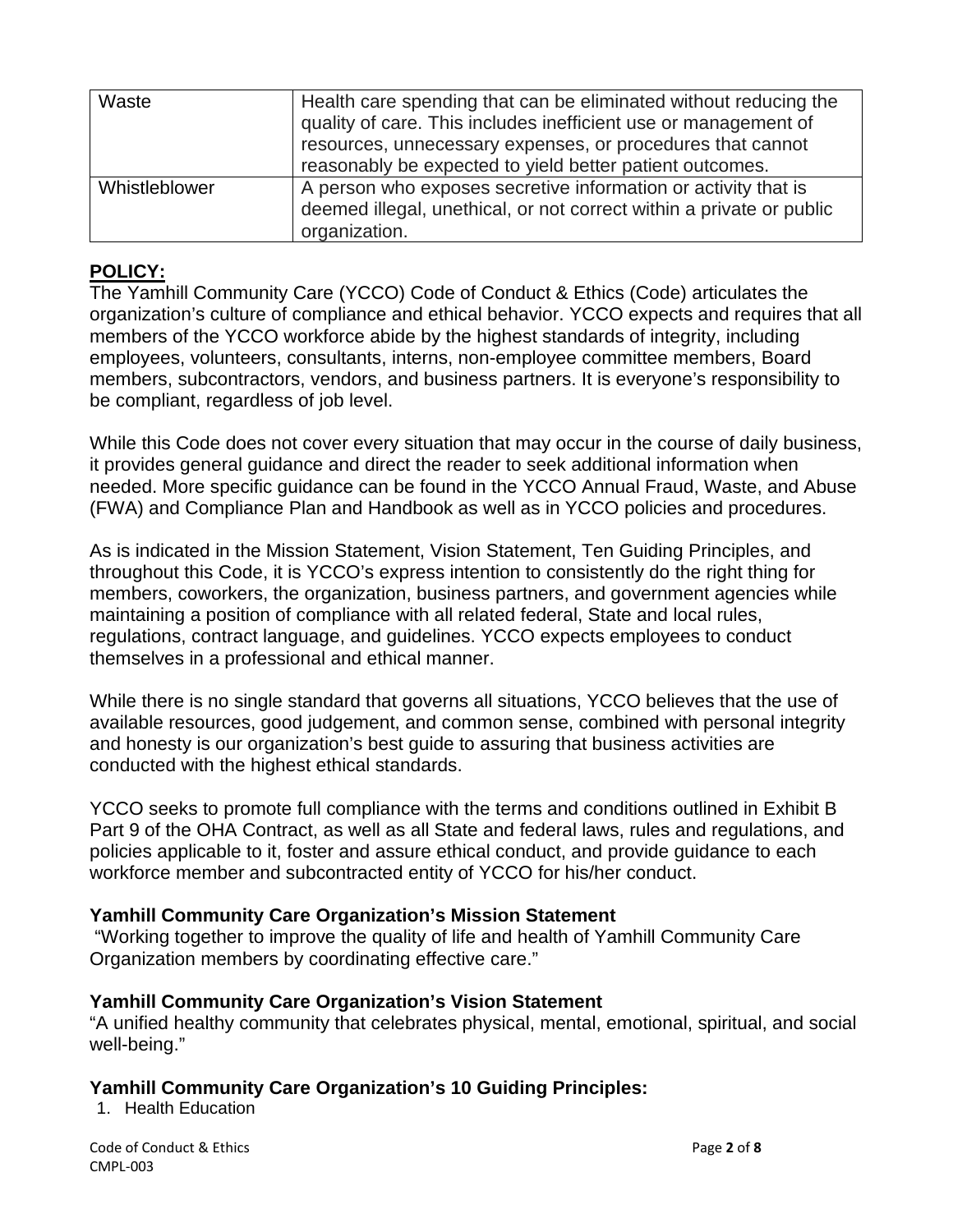- 2. Accountability
- 3. Innovation
- 4. Evidence-Based Clinical Care
- 5. Transparency
- 6. Shared Responsibility
- 7. Member Empowerment
- 8. Wellness Promotion
- 9. Equity
- 10.Stewardship

#### **Reporting Mechanisms**

YCCO offers numerous lines of communication to ensure confidentiality in reporting. These communication channels are accessible to all. If an individual has a compliance or fraud, waste, and abuse issue, concern, or suspects a violation has occurred, the following reporting methods are available:

- 1. Individual reports to their immediate supervisor
- 2. Individual reports to their department manager
- 3. Individual reports to any member of leadership
- 4. Individual reports to Human Resources
- 5. Individual reports directly to the Quality Assurance and Compliance Director/Chief Compliance Officer: **Shanna Eide 503-455-8058 [seide@yamhillcco.org](mailto:seide@yamhillcco.org)** or **[compliance@yamhillcco.org](mailto:compliance@yamhillcco.org)**
- 6. Individual makes an anonymous report to the YCCO EthicsPoint Hotline, available 24 hours a day, 7 days a week: By phone: 844-989-2845 Online: http://yamhillcco.ethicspoint.com

Individuals have an obligation to report compliance and fraud, waste, and abuse concerns that they may have to the appropriate person. Individuals will also be expected to cooperate with the investigation of reported issues.

If a question arises about a compliance or regulatory issue or if interpretation of a rule or regulation is needed, individuals may contact any staff member in the YCCO Compliance Department or the Compliance Officer via the contact information above.

#### **Whistleblower/Non-Retaliation**

YCCO policy aligns with the State and Federal False Claims Act and other applicable state and federal laws, including section 1902(a)(68) of the Social Security Act and the protections afforded to those persons who report FWA under applicable whistleblower laws. If an individual reports a potential violation of this Code or other compliance or ethical concern, the report will be kept confidential as permitted by law and to the extent possible consistent with YCCO's obligation to investigate and resolve the report. If an individual reports via the YCCO EthicsPoint Hotline, they may choose to remain anonymous.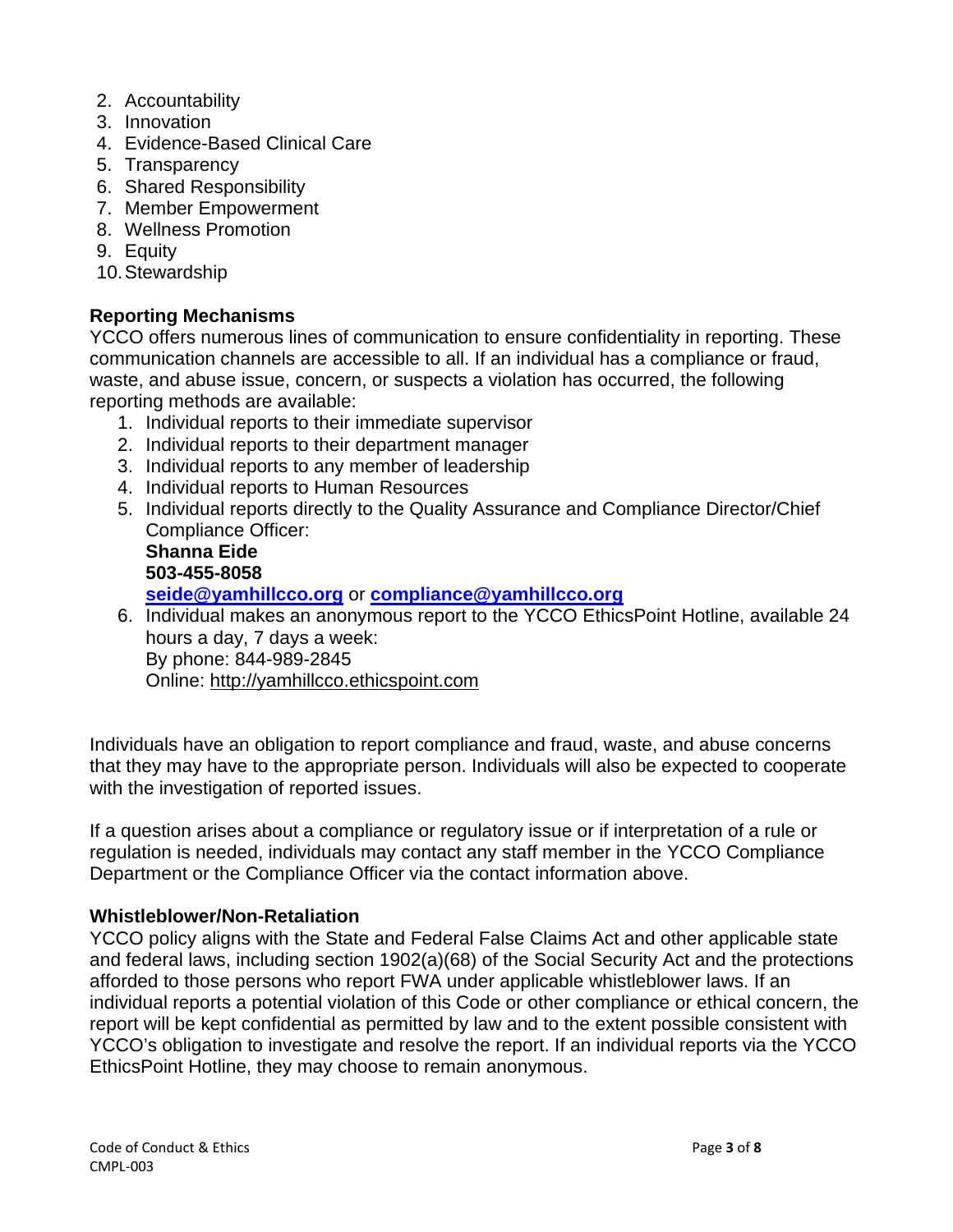YCCO has a strict policy that prohibits retaliation against an employee who reports a fraud, waste, and abuse, compliance, or ethical concern in good faith. Those who retaliate against an individual who makes a report in good faith will be subject to disciplinary action, up to and including termination of employment or contract.

If an individual believes they are being retaliated against for making a report in good faith, they are asked to report that concern through the following methods listed in the Reporting Mechanisms section above. All allegations of retaliation will be investigated by the appropriate personnel. Anyone found to have violated YCCO's non-retaliation policy will be subject to disciplinary action. See *YCCO Whistleblower: Zero Tolerance/Non-Retaliation Policy.*

# **Conflict of Interest**

A conflict of interest is when employment or a relationship outside of YCCO creates an actual, potential, or apparent conflict in a person's ability to do their job. A conflict of interest may also cause an individual to not make objective decisions in the best interest of YCCO. Due to this, YCCO does not allow employment outside of the organization without disclosing a potential conflict and obtaining consent from YCCO leadership.

Examples of a conflict of interest may include, but are not limited to:

- Acting as a consultant, advisor, employee, or independent contractor of/with a YCCO competitor, customer, or vendor.
- Owning any significant interest in any business or organization that does or wishes to do business with YCCO.
- Using any organization assets or resources for personal gain or advantage.
- Business dealings with relatives or close friends.
- Investments and financial interests in business partners.

Annually, YCCO requires employees to sign an acknowledgement of this Code. By signing that document, the individual is attesting that they are free from any conflict of interest or that any and all potential conflicts of interest have been disclosed to YCCO. See *CMPL-002 Conflict of Interest Policy.* 

# **Gifts, Entertainment, & Hospitality**

YCCO's business transactions with vendors, suppliers, contractors, and other third parties must be free from influence and the appearance of influence. In general, YCCO employees cannot accept gifts or business courtesies unless specific conditions are met.

# **Inducements & Incentives**

YCCO does not allow employees to use financial or other rewards to influence or persuade:

- Potential beneficiaries to enroll with or join YCCO;
- Providers to deny or limit care; or,
- Anyone to commit fraud, waste, or abuse.

The use of incentives, bribes, or kickbacks to induce such behavior is strictly prohibited.

# **Political Activity & Lobbying**

YCCO encourages employees to participate in and contribute to political organizations and campaigns should they choose. However, at no point may an individual identify as a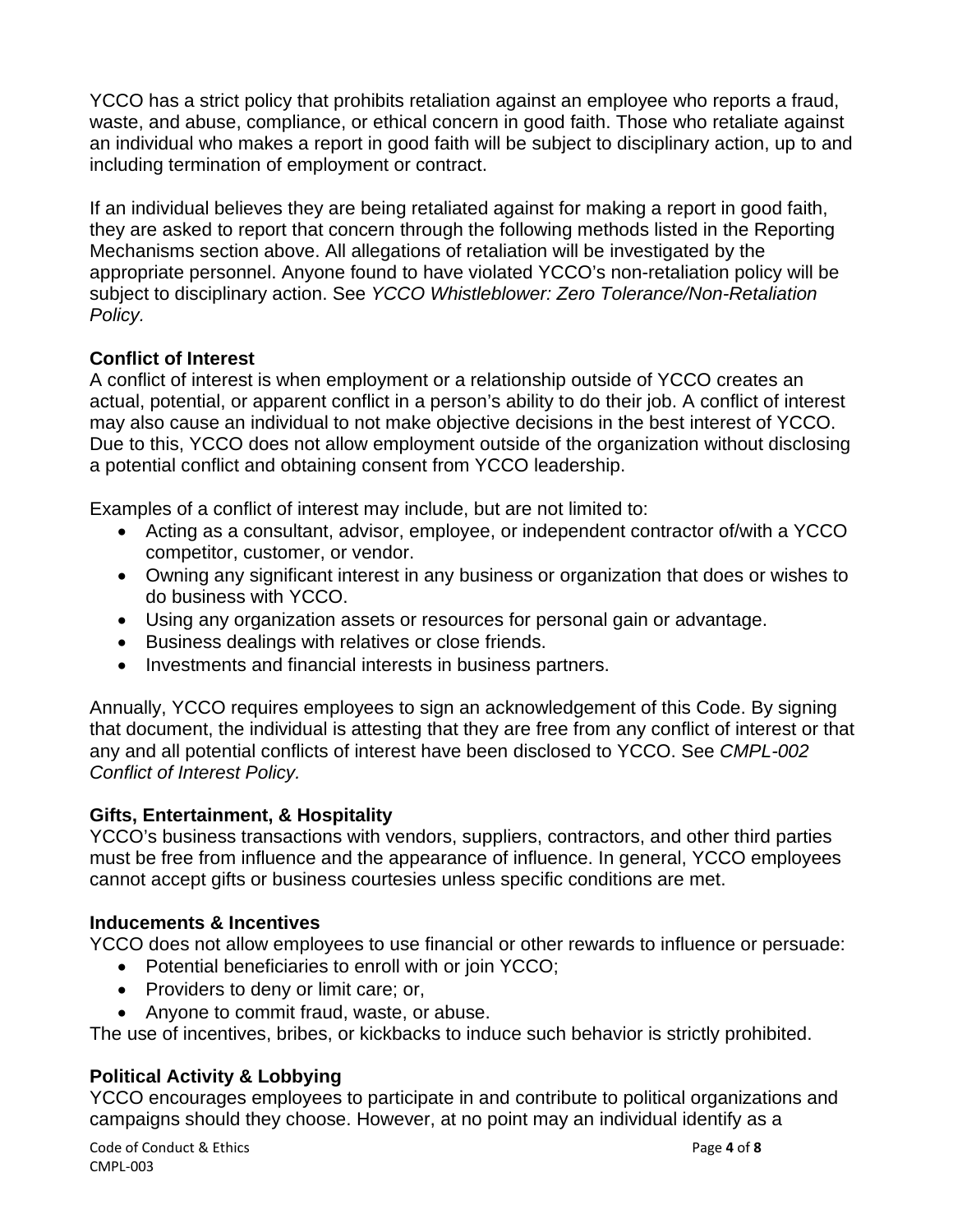representative of YCCO while participating in these activities. YCCO will not reimburse staff for participating in activities of this nature.

# **Confidentiality**

Within the healthcare industry, confidentiality is highly regulated. YCCO ensures that every employee is aware of what confidential and proprietary information is, and that staff maintains security of organizational and member information according to rules, regulations, and guidance provided by the State and federal government.

YCCO's confidential and proprietary information is non-public information created, recorded, or used to support the organization. This involves daily work processes and includes YCCO's strategic plans.

Confidential and proprietary information should be communicated with co-workers on a "need to know" basis when there is a need for a co-worker or board member to know specific information. Confidential information should never be discussed in social situations. Jobspecific procedures should be followed in instances when requests for information come from outside the organization. Questions regarding what can or cannot be shared should be directed to a member of YCCO leadership.

Protected Health Information (PHI) is highly sensitive information about YCCO members. All YCCO employees have an obligation to protect PHI. Examples of PHI include member name, birthdates, social security numbers, member Medicaid ID numbers, addresses, and information about medical conditions and treatment. YCCO's obligations, member rights, and actions YCCO expects employees to take are described in greater detail in YCCO's HIPAA policies and procedures available to employees.

# **Training**

Annually, YCCO administers general compliance, fraud, waste, and abuse, and HIPAA training to staff. It is required that employees take these trainings within 90 days of being hired and annually thereafter.

# **Excluded Persons or Entities**

An excluded person or entity is one that is not allowed to participate in Medicare, Medicaid, or any federally funded program for a variety of reasons. Often, these are individuals who have been found guilty of irregularities with billing or misrepresentation of credentials. YCCO cannot, either directly or indirectly, employ or contract with any excluded person or entity. YCCO is responsible for ensuring that no persons or entities contracted or affiliated with YCCO are excluded. If a person or entity contracted with YCCO becomes excluded, YCCO must immediately stop reimbursing claims from such excluded providers and remove them from the YCCO provider network. See *QA-001 Exclusion Screening Policy*.

# **YCCO Compliance and Fraud, Waste, and Abuse Program**

YCCO contracts with federal, State, and local government agencies to administer covered services for beneficiaries. We administer these services in accordance with contractual obligations and the regulatory requirements set forth by those governing agencies. YCCO's Compliance and Fraud, Waste, and Abuse Program helps ensure that the organization has systems and processes in place to be compliant with laws, regulations, guidance, and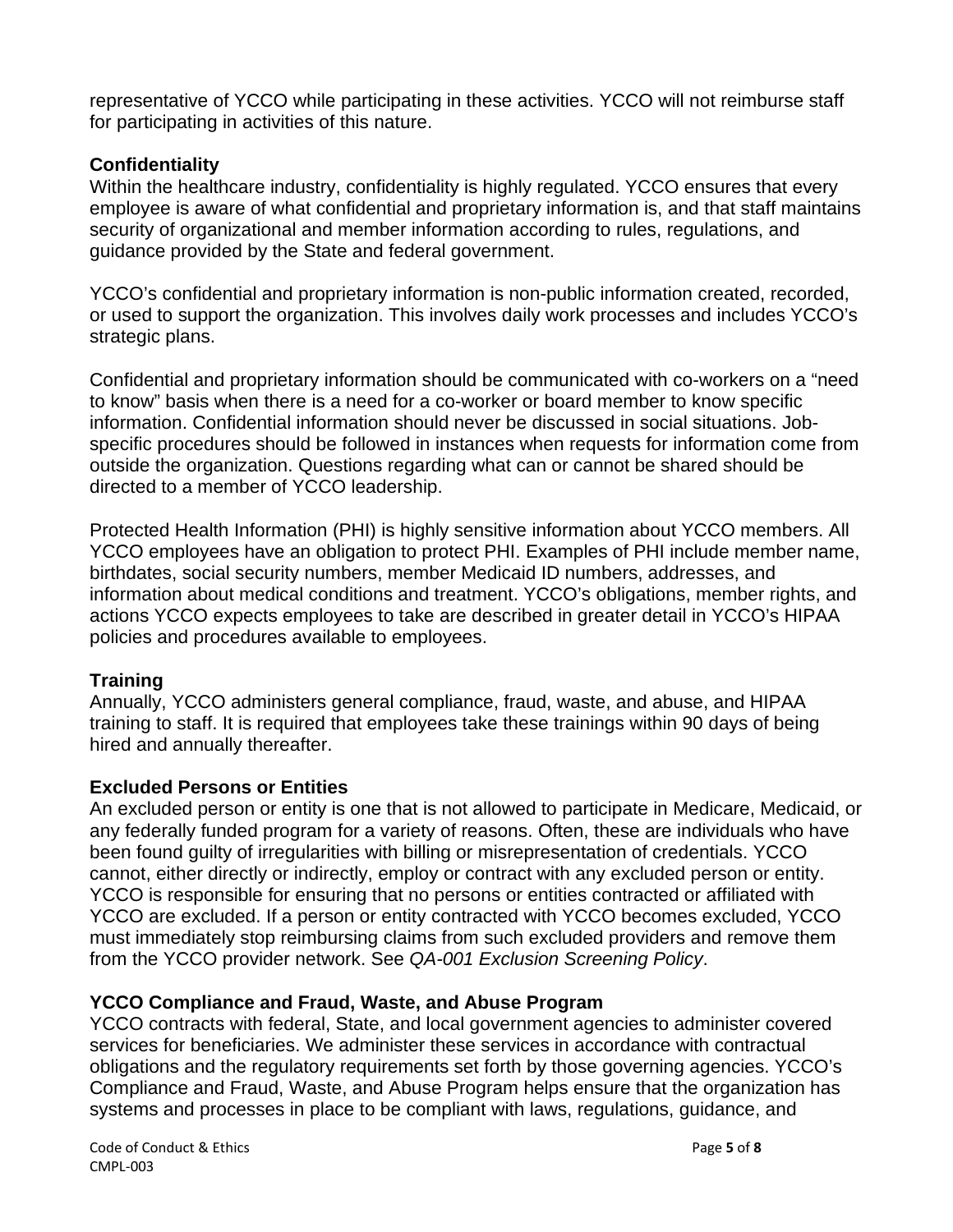contract language that YCCO is required to follow. Everyone at YCCO has a role in making the Compliance and Fraud, Waste, and Abuse Program effective.

- Everyone is responsible for compliance and are obligated to report potential compliance and fraud, waste, and abuse issues
- If an individual does not understand something, it is their responsibility to speak up and reach out to the appropriate person for clarification or guidance
- All compliance and fraud, waste, and abuse reports are investigated and are kept confidential as permitted by law
- Individuals who make a report in good faith will be protected from retaliation and intimidation

YCCO's Compliance Officer is tasked with developing and implementing written fraud, waste, and abuse policies and procedures as well as the Annual Fraud, Waste, and Abuse Prevention Plan. YCCO's Fraud, Waste, and Abuse Program and Oversight Specialist works closely with the Compliance Officer to administer the YCCO FWA program.

YCCO's Compliance Committee is made up of the YCCO Compliance Officer, senior management, subcontractor representatives, and members of the YCCO Board of Directors. The Compliance Committee is responsible for oversight of the YCCO Fraud, Waste, and Abuse Program and compliance with the contract.

# **Fraud, Waste, and Abuse**

YCCO is committed to fraud, waste, and abuse prevention and enforcement in accordance with the terms and conditions of the OHA-OHP Health Plan Services Contract. YCCO is obligated to report any fraud, waste, and abuse issue observed or reported. Fraud, waste, and abuse can be committed by various entities, including but not limited to providers, health plans, pharmacies, pharmacy benefit management companies, members, employees, and board members.

The False Claims Act is a federal law that makes it a crime for any person or organization to knowingly present, or cause to be presented, a false or fraudulent claim or statement to the government. This includes any plan or program that provides health benefits, whether directly, through insurance or otherwise, which is funded directly, in whole or in part, by the government or state healthcare system. False claims, fraud, dishonesty, or criminal conduct of any sore, on the part of any employee, officer, director, or anyone doing business with YCCO will not be tolerated. For more information, please refer to the *YCCO Compliance and Fraud, Waste, and Abuse Plan* and *CMPL-001 Prevention, Detection, and Reporting of Fraud, Waste, and Abuse Policy*.

YCCO conducts various anti-fraud activities which are overseen by the Compliance Committee. This portion of the Compliance and Fraud, Waste, and Abuse Program is to increase awareness about and improve the prevention, detection, investigation, and resolution of confirmed fraud, waste, and abuse. Employees are trained on fraud, waste, and abuse upon hire and annually thereafter. Vigilance in this area can assist YCCO and members, as well as help maintain overall quality and affordability of health care services.

# **Responsibilities and Obligations of YCCO Employees**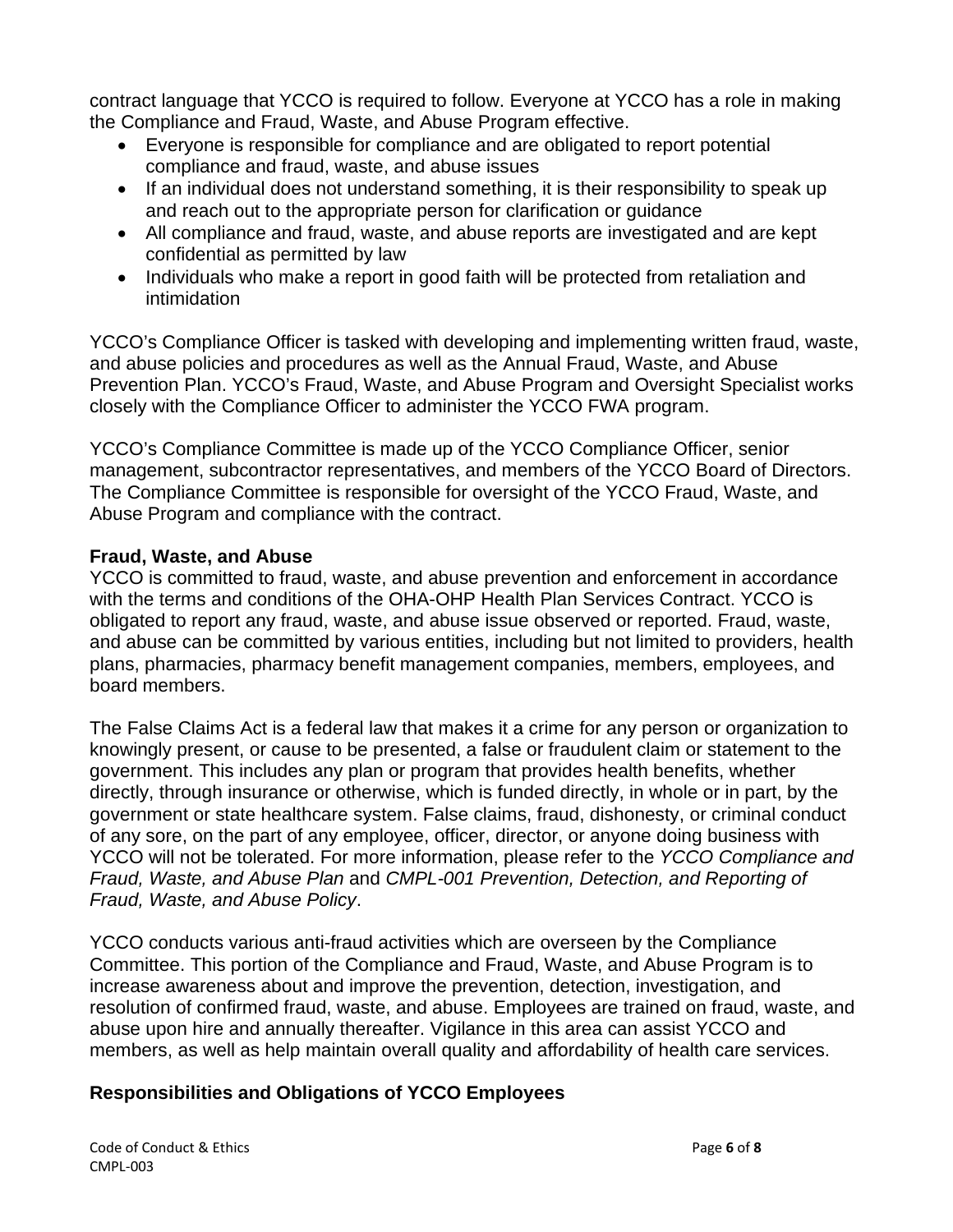All YCCO employees are responsible for and obligated to assist with preventing, detecting, and correcting instances of potential non-compliance. To make sure we are able to recognize and properly handle potential issues of non-compliance, YCCO is committed to the following:

- All employee compliance training
- Job-specific training and education
- Implementation of policies and procedures
- Enforcing standards through disciplinary actions, if necessary
- Routine auditing and monitoring
- Communicating on general and specific compliance topics
- Reporting compliance activities to the Compliance Committee and YCCO Board of Directors, as necessary
- Proactively monitoring performance in meeting regulatory standards, and selfdisclosing non-compliance to State and federal regulators.

#### **Potential Compliance Issues**

Potential compliance issues exist when a business process or behavior does not follow or is inconsistent with this Code, laws, regulations, guidance, and/or YCCO policies and procedures. Employees are responsible for being attentive to potential compliance issues and to bring them to the attention of a supervisor or manager, the Compliance Officer, or a member of the Compliance Department.

#### **Consequences of Non-Compliance**

Failure to act with integrity or comply with applicable laws and regulations can have an adverse impact on YCCO and its business. YCCO will respond promptly and thoroughly research any allegation of improper or illegal activities, including potential non-compliance or fraud, waste, and abuse. If it is found that a YCCO employee, subcontractor, participating provider, or board member is not meeting the organization's compliance expectations or is in violation of this Code, policy, rule, regulation, or law appropriate action will be taken, including, but not limited to disciplinary actions and reporting the conduct to the appropriate regulatory agency or to law enforcement.

#### **REFERENCES:**

N/A

# **RELATED POLICIES & DOCUMENTS:**

YCCO Compliance and Fraud, Waste, and Abuse Plan CMPL-001 Prevention, Detection, and Reporting of Fraud, Waste, and Abuse Policy CMPL-002 Conflict of Interest Policy CMPL-015 Whistleblower: Zero Tolerance/Non-Retaliation Policy QA-001 Exclusion Screening Policy

#### **LOG OF REVISION**

| <b>DATE</b> | <b>REVISION</b>                           | <b>BY WHOM</b>                                        |
|-------------|-------------------------------------------|-------------------------------------------------------|
| 11/3/2016   | Language adjusted for YCCO from CO policy | Ebenjamin,<br><b>Quality Oversight</b><br>Coordinator |